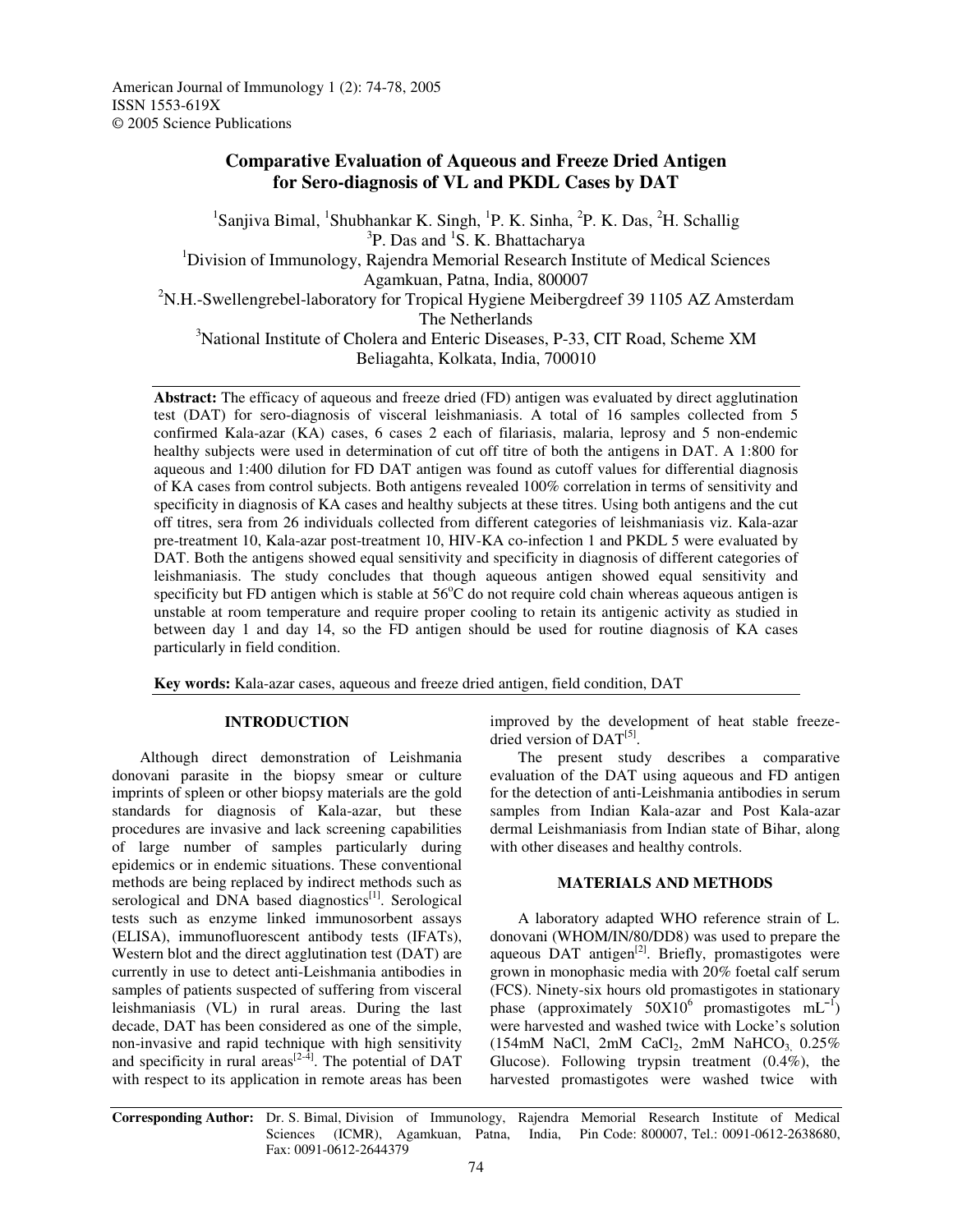Locke's solution. Promastigotes were fixed in  $2\%$ (w/v) formaldehyde in Locke's solution for 18-20h. After washing in citrate saline (0.5 M NaCl, 0.05M Sodium Citrate, pH 7.4), the promastigotes were stained with 0.02% Coomassie Brillant Blue. The washed parasites were suspended at a concentration of  $7.5X10<sup>7</sup>$  mL<sup>-1</sup> in citrate saline solution with 0.43% (w/v) formaldehyde before being preserved at 4°C until used. The freezedried antigen was procured from Biomedical Research Lab. Amsterdam, The Netherlands. That antigen remains stable at ambient temperature  $(20^{\circ} - 45^{\circ}C)$  for at least 1 year was used in the study. Blood was collected on filter paper (already standardized at Rajendra Memorial Research Institute of Medical Sciences of Indian Council of Medical Research). Altogether 42 blood samples were tested of which 16 sera samples were tested for cut off titre determination which included 5 confirmed KA cases, 6 cases 2 each of filariasis, malaria, leprosy and 5 non-endemic healthy subjects.

A total of 26 subjects from following groups were later evaluated for comparative efficacy of aqueous and FD antigens which included

- Patients with clinically and parasitologically confirmed active VL  $(n=10)$
- Patients with HIV-VL co-infection  $(n=1)$
- \* Patients with Post Kala-azar Dermal Leishmaniasis  $(n=5)$
- Patients treated with anti-leishmanial therapy for VL (n=10). Samples were obtained 1-3 months after treatment
- Patients with parasitic diseases other then leishmaniasis (n=6) comprising 2 cases of Malaria,Filariasis and Leprosy each.
- Non-endemic healthy control  $(n=5)$ .

Sera were eluted from filter paper<sup>[6]</sup>. One round of blood on Whatman Filter paper No. 3 (equivalent to 5µl of blood) was immersed in 250µl elution buffer (0.9% NaCl, pH 7.4). The eluted sera were equivalent to 1:50 dilution. The test was performed in V-shaped 96 well micro-titre plates (NUNC). Serum samples were serially two-fold diluted with saline-0.2%(w/v) gelatin solution, the initial dilution being 1:100. Negative control wells received  $50\mu l$  saline with  $0.2\%$  gelatin solution. For screening with FD DAT antigen, one circle of blood on filter paper were added into the first column of the wells and sera eluted from blood for 8 hours at  $4^{\circ}$ C. Fifty (50)  $\mu$ l of serum diluent fluid (Normal Saline) was added to all other wells of the plate. Fifty  $(50)$  µl of the eluted blood was transferred in the adjacent wells, mixed and again (50µl) transferred to the next well. The first dilution in the second well was 1:100. Serum dilution was repeated up to  $1:102400$  final dilutions. Fifty  $(50)$   $\mu$ l of stained parasite suspension of aqueous or FD antigen were to all the wells after gentle shaking. The plate was rotated on a level surface for 30 seconds and incubated at room

temperature for 18h. The test was read visually and titre was expressed as the highest dilution of serum, which showed definite agglutination of the parasite.

To detect the cut-off limit, sera from 5 confirmed VL cases and 5 healthy subjects from non-endemic areas were used. The proven VL cases were selected based on positive parasite in bone marrow/splenic aspirate and showing symptoms of splenomegaly and fever of minimum two weeks duration. All healthy subjects did not present any of these symptoms at the time of blood collection. The specificity of DAT was evaluated with sera samples from 6 patients with other infections, which comprised two each of leprosy, filariasis and malaria. Sensitivity was defined as proportion of the sick subjects, which were identified as positive as such by positive results.

True positive Sensitivity = ------------------------------------------ True positive + False Negative

Specificity was defined as proportion of healthy subjects confirmed as such by the negative results.

True Negative

Specificity = -------------------------------------------

True Negative + False Positive

**Determination of antigenic activity at varied temperature:** Prior to evaluating the specific role of these antigens in the diagnosis of different categories of VL patients, we studied the comparative effect of heat stability on anti leishmanial antibody titre. The FD and aqueous antigens were kept at  $4^{\circ}$ C and at room temperature and tested on VL positive and negative sera day-zero and day-14 in order to test performance of these antigens at altered temperatures during different periods of times.

Once the operational cut-off value was determined with test sensitivity and specificity analysis performed and heat stability testing conducted, 26 serum samples from different groups were chosen for comparative evaluation of aqueous and freeze dried version of DAT for diagnosis of Kala-azar and PKDL. These sera samples comprised of patients parasitologically proved VL (n=10), 10 patients who had been treated for VL (7 inj. fungizone N=1, 15 inj. Fungizone N=3, 30 inj of SAG N=5 and 60 inj. of SAG N=1) in the past, 5 PKDL cases with duration of illness ranging from 5 months to 3years.

### **RESULTS AND DISCUSSION**

The cut off titre for any test varies from lab to lab even with the same antigen or different antigen. To determine the cutoff titre of DAT for both antigens, sera from clinically postive cases of Kala-azar and control subjects from Kala-azar non-endemic areas were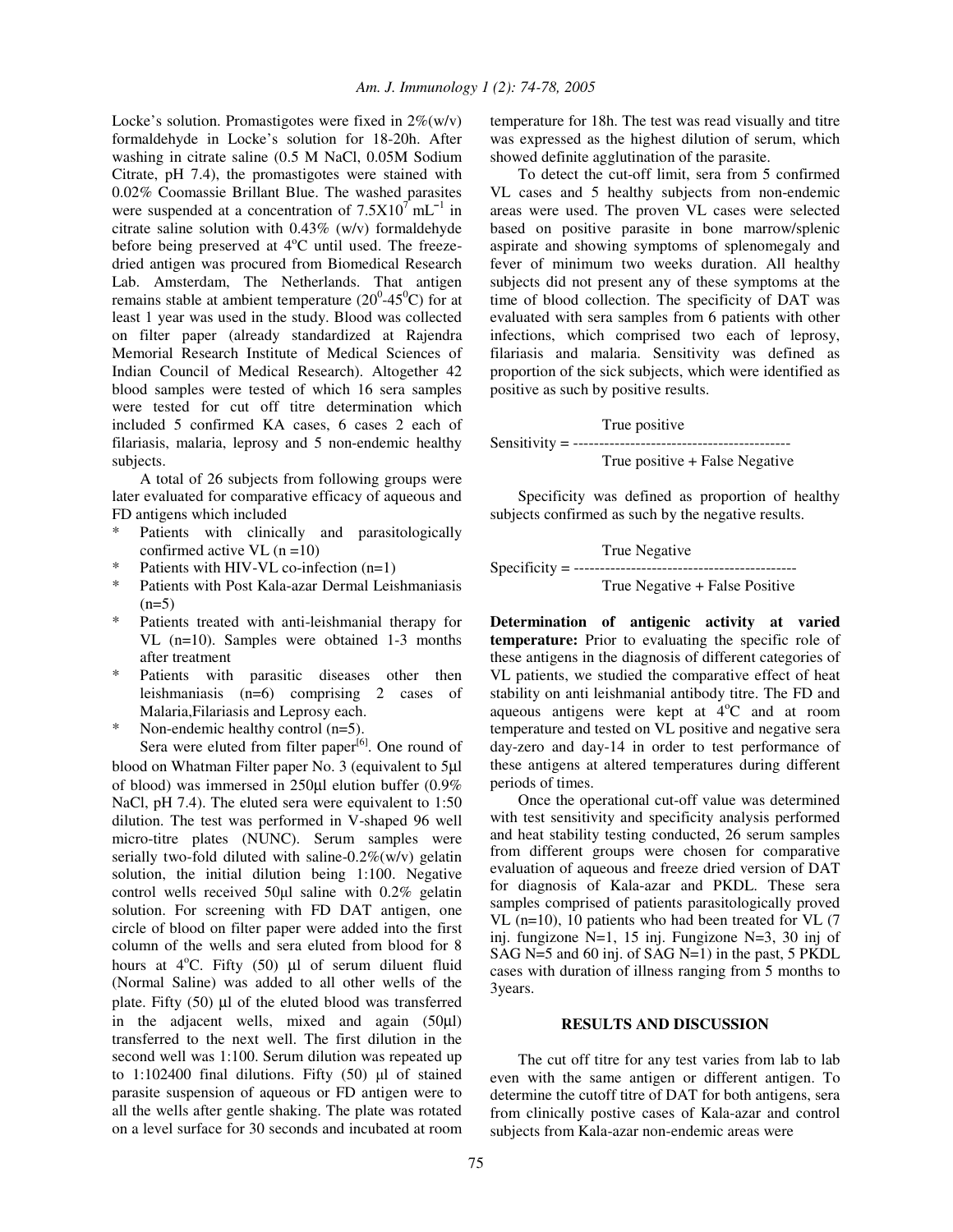|                      | Ag.       | <b>DILUTIONS</b> |                |                |                |                |                |                |                |          |              |
|----------------------|-----------|------------------|----------------|----------------|----------------|----------------|----------------|----------------|----------------|----------|--------------|
| Groups               | Used      | (1/titre)        |                |                |                |                |                |                |                |          |              |
|                      |           | < 100            | 100            | 200            | 400            | 800            | 1600           | 3200           | 6400           | 12800    | $\geq$ 25600 |
| Kala-azar<br>$(n=5)$ | Aq.       |                  | 5              | 5              | 5              | 5              | $\overline{4}$ | $\overline{c}$ | $\overline{2}$ |          |              |
|                      | <b>FD</b> | ٠                | 5              | 5              | 5              | 5              | 3              | $\overline{2}$ | $\mathfrak{2}$ | $\Omega$ |              |
| Filaria<br>$(n=2)$   | Aq.       | ٠                | $\overline{c}$ |                |                | $\overline{0}$ | $\theta$       | $\overline{0}$ | $\overline{0}$ | $\Omega$ | ٠            |
|                      | FD        | ٠                | $\overline{2}$ |                | $\overline{0}$ | $\overline{0}$ | $\mathbf{0}$   | $\overline{0}$ | $\overline{0}$ | $\Omega$ |              |
| Leprosy              | Aq.       | ٠                | $\overline{c}$ | $\overline{0}$ | $\overline{0}$ | $\Omega$       | $\Omega$       | $\theta$       | $\theta$       | $\Omega$ |              |
| $(n=2)$              | <b>FD</b> | ٠                | $\overline{c}$ | $\mathbf{0}$   | $\overline{0}$ | $\Omega$       | $\Omega$       | $\theta$       | $\theta$       | $\Omega$ |              |
| Malaria              | Aq.       | ۰                | $\overline{c}$ | $\overline{c}$ | $\overline{0}$ | $\overline{0}$ | $\mathbf{0}$   | $\theta$       | $\overline{0}$ |          |              |
| $(n=2)$              | FD        | ٠                | $\overline{2}$ |                | $\overline{0}$ | $\theta$       | $\Omega$       | $\theta$       | $\theta$       |          |              |
| <b>NE</b>            | Aq.       | ٠                | $\overline{4}$ | $\overline{c}$ |                | $\overline{0}$ | $\mathbf{0}$   | $\Omega$       | $\theta$       | $\Omega$ |              |
| Control<br>$(n=5)$   | <b>FD</b> | ٠                | 2              |                | $\mathbf{0}$   | $\overline{0}$ | $\mathbf{0}$   | $\overline{0}$ | $\overline{0}$ | $\Omega$ | ۰            |

Table 1: Comparison of DAT titre\* obtained with aqueous and freeze dried antigen in clinically positive cases of Kala-azar and control subjects

\*Titre: The titre is the highest dilution at which agglutination is visible. Agglutination shows either a blue mat or enlarge blue dot. The results of the DAT test are given as the reciprocal of the serum dilutions at which agglutination was visible. Key words: Ag. = antigen;  $n =$  number; Aq. = aqueous; FD = freeze dried; NE = non endemic.

| Table 2: |  |  |  |  | Comparative effect of temperature shift on anti-leishmanial antibody titre |  |
|----------|--|--|--|--|----------------------------------------------------------------------------|--|
|----------|--|--|--|--|----------------------------------------------------------------------------|--|

| <b>ANTIGEN</b> | <b>SERA</b> | <b>TITRE</b>  |          |               |          |  |  |  |
|----------------|-------------|---------------|----------|---------------|----------|--|--|--|
|                |             | Day zero      |          | Dav 14        |          |  |  |  |
|                |             | $4^{\circ}$ C | RT       | $4^{\circ}$ C | RT       |  |  |  |
| Aqueous        | Positive    | 1:102400      | 1:102400 | 1:102400      | NW       |  |  |  |
|                | Negative    | 1:100         | 1:100    | 1:100         | NW       |  |  |  |
| Freeze Dried** | Positive    | 1:102400      | 1:102400 | 1:102400      | 1:102400 |  |  |  |
|                | Negative    | 1:100         | 1:100    | 1:100         | 1:100    |  |  |  |

Table 3: Evaluation of Freeze Dried and Aqueous antigen in serodiagnosis of KA PKDL and HIV-KA co-infection patients and control by **DAT** 

| Samples types       |    | Antigen   | <b>DILUTIONS</b>                                   |     |     |      |             |  |  |
|---------------------|----|-----------|----------------------------------------------------|-----|-----|------|-------------|--|--|
|                     |    |           | Range of titre expressed by different sera samples |     |     |      |             |  |  |
|                     |    |           | $<$ 400                                            | 400 | 800 | 1600 | $\geq 3200$ |  |  |
| Kala-azar:          | 10 | Aq.       | 10                                                 | 10  | 10  |      |             |  |  |
| pre-treatment       |    | <b>FD</b> | 10                                                 | 10  | 8   |      | O           |  |  |
| Kala-azar:          | 10 | Aq.       | 10                                                 | 10  | 10  | 6    |             |  |  |
| post-treatment.     |    | <b>FD</b> | 10                                                 | 10  | 10  | 10   | 9           |  |  |
| HIV-KA co-infection |    | Aq.       |                                                    |     |     |      |             |  |  |
|                     |    | <b>FD</b> |                                                    |     |     |      |             |  |  |
| <b>PKDL</b>         |    | Aq.       |                                                    |     |     | κ    |             |  |  |
|                     |    | FD        |                                                    |     |     |      |             |  |  |

The results of the DAT test are given as the reciprocal of the serum dilutions at which agglutination was visible.

Key words: tt. = treatment; Aq. = aqueous; FD = freeze dried

assayed as well as specificity analysis for both antigens from patients suffering from filariasis, leprosy and malaria (Table 1) to give additional support to the above data. A 100% correlation of results was observed with both the antigen in the dilution range 1:100-1:400 with active KA sera. However, among healthy subjects, 20% showed positive results at some lower dilutions in freeze dried and aqueous antigens respectively. For FD antigen 1:400 was found optimal because at this dilution, 100% healthy subjects showed negative results. For aqueous antigen, 1:800 was found optimal because at this dilution all healthy subjects showed negative results. The other important observation, which was noticed, that aqueous antigen always showed 1-2 fold more reading than freeze dried antigen with same sera. Any possible explanation could be made at this point. Once this cut off titre was determined, the sensitivity and specificity was analysed. At 1:400 dilution the aqueous antigen showed 100% sensitivity and 81.82% specificity were as freeze dried antigen demonstrated 100% sensitivity and specificity. The results once again confirmed the earlier finding that sera dilution 1:400 and 1:800 of FD and aqueous antigen respectively should be considered as a DAT diagnostic titre to differentiate not only active Kala-azar from healthy subject of non-endemic zone but to Kalaazar from other cross reactive controls (……), because at this titre neither FD nor aqueous antigen showed any positive reaction in any sera. Harith *et al.*<sup>[2]</sup> suggested 1:3200 for aqueous antigen where as Meridith *et al.* [5] demonstrated 1:1600 for FD antigen by DAT in diagnosis of active VL cases to control.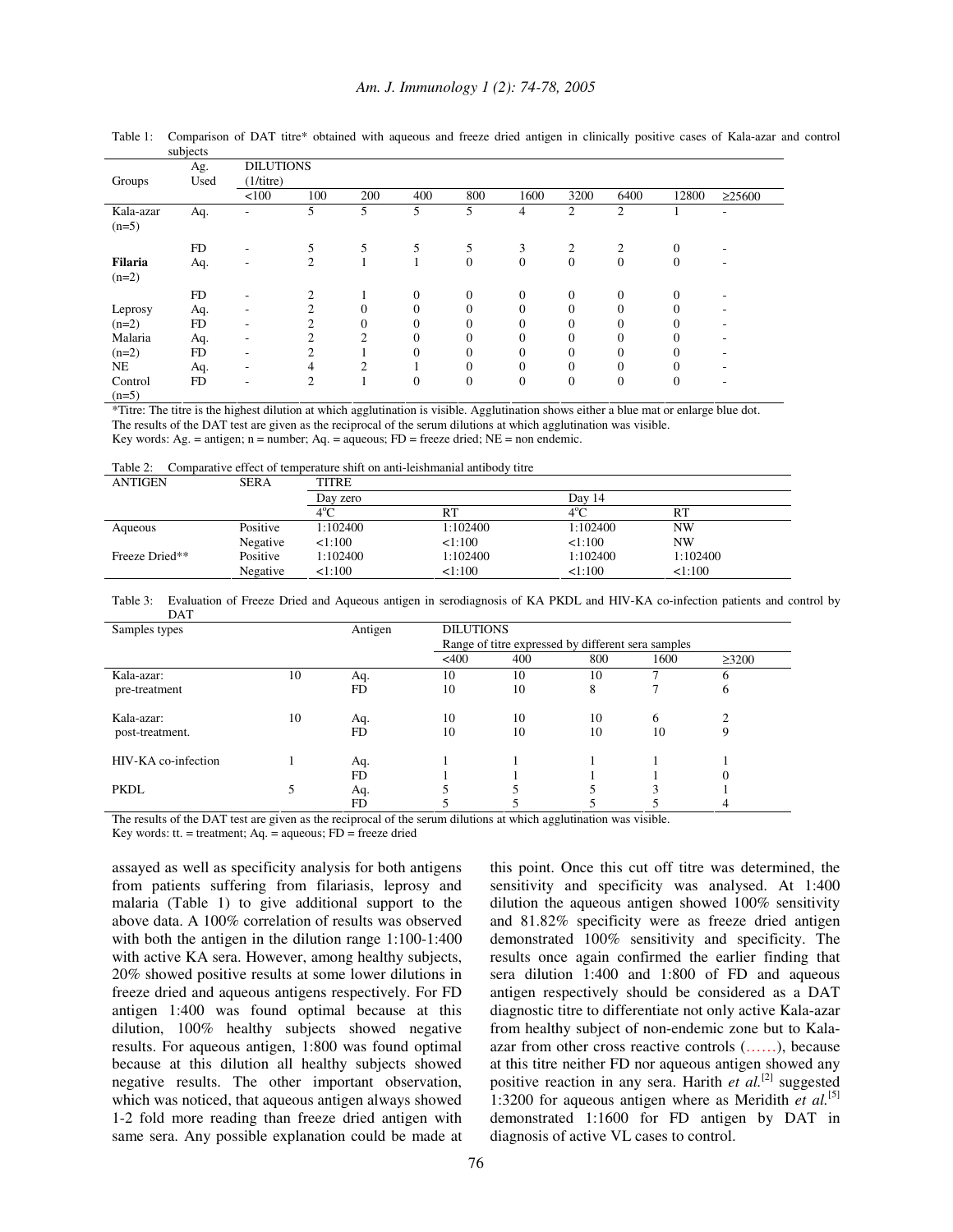The storage of antigen is another critical issue. It was observed that the fresh aqueous antigen if kept at room temperature lost almost all the antigenic activity. This loss of activity was not drastic with the same antigen when it was kept at  $4^{\circ}$ C. In contrary the freezedried antigen was found highly stable, do not show any change in activity at 4°C for 14 days and at RT, 1-fold reduction in activity. These results clearly demonstrate that for any storage, fieldwork and where cold chain cannot be carried, freeze-dried antigen should be used for diagnosis of Kala-azar cases.

Using the two antigens, DAT antibody titres in 10 cases each representing active VL cases and VL cases after completion of SAG therapy and 5 PKDL subjects were evaluated. In active KA sera antibody positivity at dilution of 1:800 in 3 and 1:1600 in 1 and ≥1:3200 in 6 cases were recorded with aqueous antigen. Antibody titre in same seraby FD antigen 1:400 dilution in 2, 1:800 in 2, 1:1600 in 2 and ≥3200 dilution in 5 sera samples of this category Among the 10 Kala-azar samples, reading obtained using using FD antigen were identical in 2 (20%) lower in 8 (10%) and higher in none (0%) compared to the aqueous antigen.. The performance of both the aqueous and FD antigen was more or less similar except that the end point titre was 2/3 dilutions lower than the aqueous antigen. At 1: 800 cut-off of aqueous antigen when considered, 8/10 of these KA sera samples gave positive reaction with both the antigens with no cross reactivities with other diseased samples. This indicated that even at cut-off of aqueous antigen the sensitivity and specificity of FD antigen was 80% and 100% respectively, thereby compared well with aqueous antigen. Pre and post treatment antibody kinetics with aqueous and FD antigens as studied however reflected sharp differences in discriminating efficacy of these antigens. Evaluation made on post treated sera of same patients showed that decline in antibody titre with aqueous antigen was more rapid as compared to FD antigen. While with aqueous antigen, antibody titre was 1:800 in 4 post-treated sera, 6 sera in this category were at or above cut off for aqueous antigen (1:800). As compared to aqueous, the FD antigen did not show much decline in titre pattern. As a result, all the 10 post treated sera showed antibody titre at or above the cut off set for FD antigen (1:400). Readings obtained using FD antigens in this category were identical in 2 (20%) while it recorded a 2-3 dilutions higher titre in remaining sera when compared to aqueous antigen. All of the 8 post treated sera samples of KA patients showing a high titre with FD antigen were tested at the completion of the SAG therapy. Identical readings obtained using FD antigen in sera samples from two patients who had completed fungizone treatment.

Difference in the performance of these antigens on KA and PKDL sera was clearly shown. Antibody titre

was low (1:800-1:3200) with aqueous form in PKDL sera but FD antigen remarkably gave a better result when the same sera were observed positive at higher dilutions. Two of five sera samples of PKDL patients positive at 1:1600 dilution with aqueous antigen were found positive one each at 1:12800 and 1:25600 dilutions respectively with FD antigen. Therefore unlike KA the end point titre was 2-3 dilutions higher in sera samples of PKDL patients. As earlier reported, in HIV-Leishmania co-infection case the serological results are variable ranging from 6-82% positivity<sup>[7,8]</sup>. In one HIV-VL co-infection cases tested we observed high DAT positive titre with both the antigen. Earlier Gradoni *et al.*<sup>[9]</sup>) reported that HIV patients aquiring their Leishmania infection before being infected with HIV usually produce high antibody titre. Taken this into consideration we suggest doing more studies of similar kind in future to get mote insight on HIV prevalence in Leishmania endmic areas in the Indian state of Bihar where such cases are high on rise.

From the preliminary results of evaluation of DAT using FD antigen we conclude that through in preparation of FD antigen one additional step is required than the aqueous antigen but FD antigen is more stable, equally sensitive and very specific for the diagnosis of VL, PKDL and even HIV-VL co-infection (data not given). So the FD antigen should be used for routine mass diagnosis of Leishmania cases in labs field conditions, because this antigen is very stable at RT after 14 days without any reduction in antigenic activity.

## **ACKNOWLEDGEMENT**

Technical Assistance rendered by Mr. Arvind Prasad Technical Assistant, Immunology Department, RMRIMS (ICMR) is gratefully acknowledged.

### **REFERENCES**

- 1. Adhya, S., M. Chatterjee, M.Q. Hassan, S. Mukherjee and S. Sen, 1995. Detection of Leishmania in the blood of early Kala-azar patients with the aid of the polymerase chain reaction. Trans. R. Soc. Trop. Med. Hyg., 89: 622-24.
- 2. Harith, A.E., A.H.J. Kolk, J. Leeuwenburg, R. Murgai, E. Huigen, J. Jelsma and P.A. Kagar, 1988. Improovement of direct agglutination test for field studies of visceral leishmaniasis. J. Clin. Microbiol., 26: 1321-1325.
- 3. Singla, N., G.S. Singh, S. Sundar and V.K. Vinayak, 1993. Evaluation of the direct agglutination test as an immunodiagnostic tool for kala-azar in India. Trans. R. Soc. Trop. Med. Hyg., 87: 276-8.